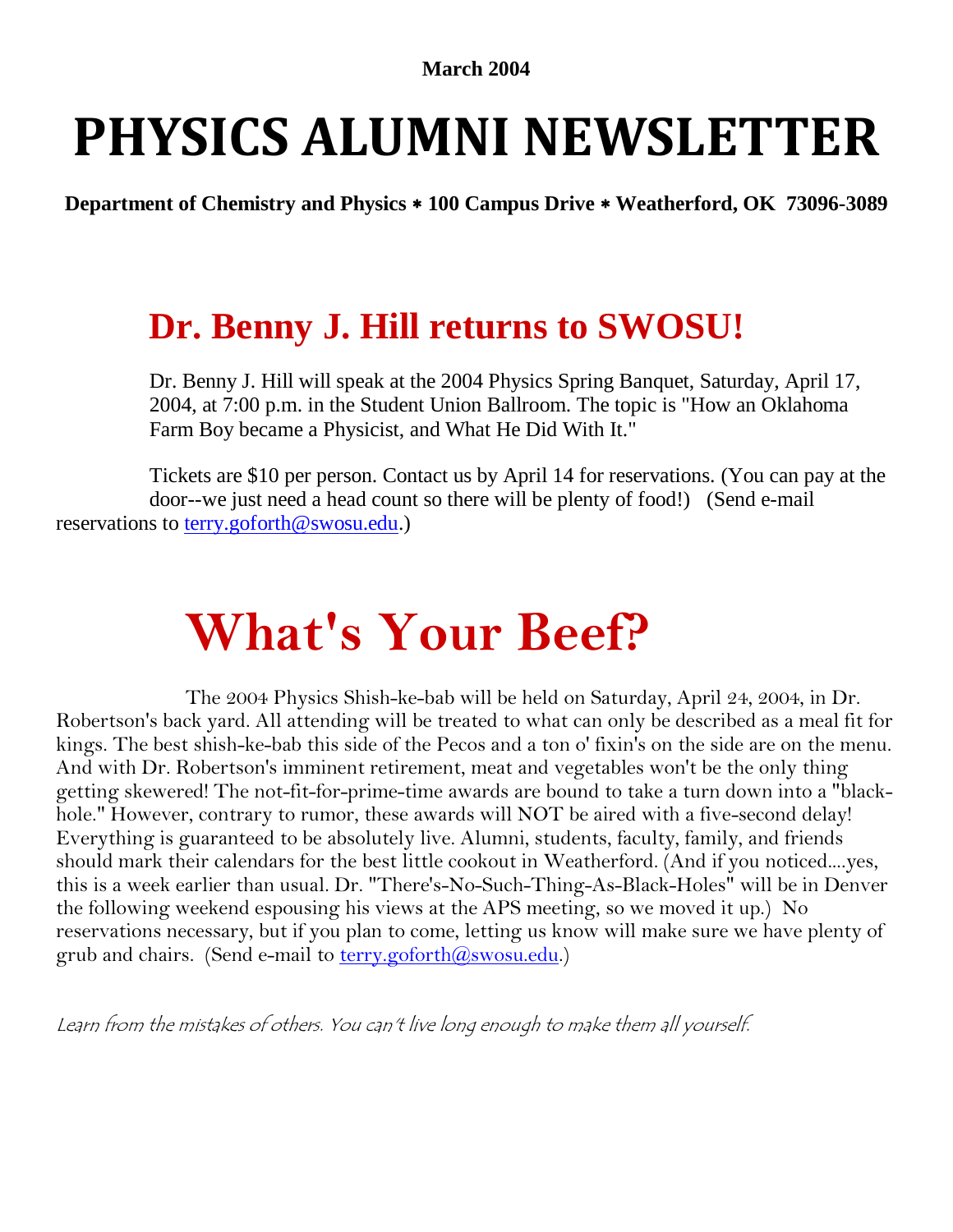#### **PHYSICS CLUB OFFICERS**

**Pres: Casey Wells VP: Ross Giblet Sec: Robert Luebano Treas: Matt Webb Publ Rel: Lucas Weber Historian: Santosh Bhatt Spn: Dr. Stan Robertson CoSpn: Dr. Tony Stein**

### **Dr. Robertson to Retire**

\*\* *Editor's Note: When Dr. Robertson arrived here in the Fall of 1990, he wasn't exactly a spring chicken. Still, he may not be well known to some of our older alumni, so let's introduce him so that everyone will know what we have had to deal with for the past fourteen years.*

After graduation from Maud (Okla.) High School in 1957, Dr. Robertson worked as an oil field roughneck for several years. Eventually it occurred to him that wrestling pig iron might have a limited future so he enrolled at East Central State College in Ada, Okla. but still supported himself by working the grease trees. He chose to major in Math in college, because it was easy to spell, and then found to his dismay that Physics, which is harder to spell, was a required minor. He responded to this challenge by earning pathetic grades for the first three courses. As fate would have it, enrollments in Physics were so small that he was pressed into service as a paper grader anyway and thus was forced by irate fellow students to learn some Physics. This was reminiscent of an analogous circumstance in high school, by which he had become a running back on the football team. Actually, he was slow enough to be a lineman, but he wasn't big enough.

Always the lucky devil, Robertson married Lois Ward, the prettiest and smartest (excepting this inexplicable lapse) girl on campus in 1962. In his last semester at East Central, Robertson took an independent study course and, with the help of a friend, borrowed some materials from the Physics Dept. Library at Oklahoma University. While returning them, he accidentally stepped on the foot of Prof. Richard G. Fowler, who, after apologies, by happenstance, had a research assistant's position open at the beginning of the next semester. At this point, the unwitting Robertson had become hopelessly ensnared in Physics, where he remains to this day.

After completion of a doctorate in Physics in 1969, Robertson worked for eight years as a physics professor at Fort Hays State University in Hays, Kansas. He left the windy high plains for Tahlequah, Oklahoma and Northeastern State University after his new minnow bucket, complete with minnows and water, blew into Cedar Bluff Lake. (It is rumored that only full professors have a chance against the Kansas winds, not to mention the dreadful lack of woodpeckers in western Kansas.) Three years of Northeastern, Lake Tenkiller and the Cookson Hills were great fun for a young family with five children and a father who was an SPS sponsor and T-Ball coach and awash in new research funds. But when an offer from Oklahoma University arrived in 1980, it was back to Norman along with more little league coaching until the kids were all demonstrably better baseball players than he. This was not to last, however. Oklahoma in 1982 was in tall cotton from a drilling boom and a large pay increase enticed Robertson into a petroleum reservoir engineering job which he held for the next eight years (in the manner of a rat clinging to flotsam of the bust for the last few.) Since arriving at SWOSU in 1990, Robertson has enjoyed serving as the sponsor of the Physics and Engineering Club for many years. He has also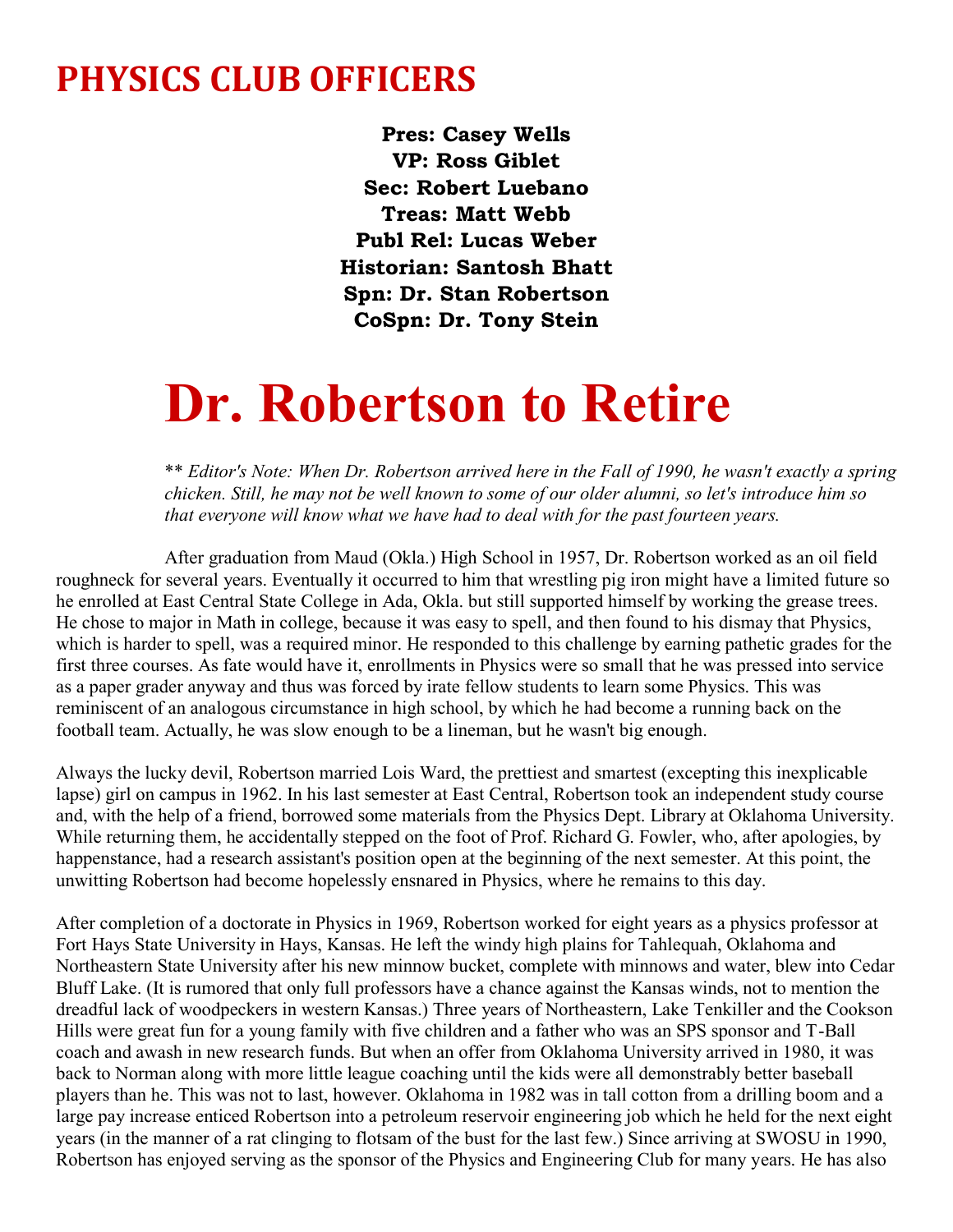taught many of the engineering oriented courses that we offer as well as electronics and, from time to time, astronomy. A Procrustean approach to research here eventually forced him to publish some quixotic papers dealing with astrophysics, black holes and general relativity. At this point, at least on paper, he is qualified to withstand the winds, but he says that he probably will not give Kansas another chance. After retirement Dr. Robertson plans to fish until that gets terribly, dreadfully, awfully old. If further vexations are needed, there is always golf. Beyond that, there are tin whistles, Irish music and, always, Physics.

# Friends, Food, and Anti-Matter Detectors

April 12, 2003, was the date and the SWOSU Student Union Ballroom was the place to be for a very worth-while congregation. Alumni Jim Bates ('62), Ken Duerkson ('62), Ron Wollmann ('73), Joe Beisel ('97), and Stephen Russell ('99) joined students, faculty, family, and friends of the Physics Program for a delightful evening. Greetings were exchanged, food was consumed and awards were given (more on this later). The evening was capped off by an intriguing presentation about the search for antimatter and dark matter in the universe. Jim Bates enlightened and entertained us with an overview of the Alpha Magnetic Spectrometer, a international collaboration which includes NASA. Currently scheduled for an October 2005 launch, the AMS will sit on the main truss of the International Space Station collecting charged-particle components of cosmic rays including "normal" charged particles, positrons, antiprotons and anti-alpha particles. The goals of this project include answering questions about the Big Bang's production of antimatter and exactly what dark matter in the universe really is. (More information can be obtained at the project's CERN Web site *ams.cern.ch* or at *cyclo.mit.edu/~bmonreal*.) A hearty "Thank You" goes to Jim for his talk and his support of the Physics program.

#### **Awards...**

Eight students were recognized for their hard work and accomplishments at the 2003 Physics Spring Banquet. The first order of business was the annual Sigma Pi Sigma induction ceremony. **Ross Giblet** (Jr, Rocky) was inducted as the 161<sup>st</sup> member of the SWOSU chapter of the national physics honor society. **Jacob Bass** (Sr, Kingfisher) was named the Outstanding Student in Physics and presented with the J.R. Pratt Award. The 2002-2003 Outstanding Midclassman in Physics Award was given to **Matthew Webb** (Jr, Altus), and **Ross Giblet** was recognized as the Outstanding New Physics and Engineering Club member. Club president **Lucas Weber** (Sr, Weatherford) was honored with the Leadership Award. Four years of hard work paid off as senior **Jacob Bass** was recognized as an honor graduate and presented with a medallion to wear at graduation denoting that status.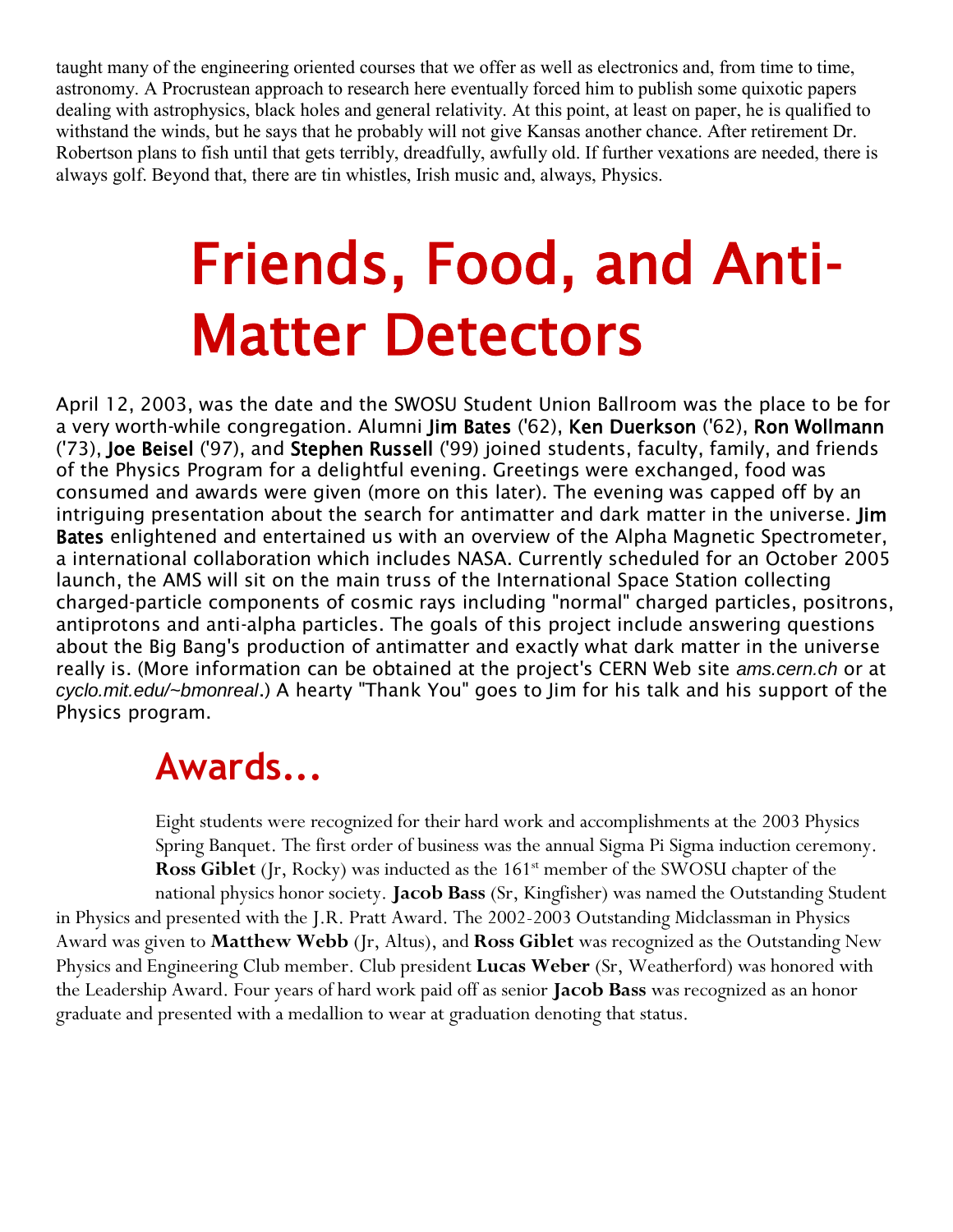#### **...and Rewards**

Thanks to the support of our donors, \$3,500 in scholarships were awarded. **Moin Khan** (So, Karachi, Pakistan) received \$1,000 for the J.R. Pratt Scholarship, and **Ross Giblet** received \$1,000 for the Benny J. Hill Scholarship. The Arthur McClelland Memorial Scholarship in the amount of \$500 was given to **Casey Wells** (Sr, Ninnekah).

Four Physics Alumni Scholarships, each in the amount of \$500, were awarded to **Santosh Bhatt** (Fr, Kathmandu, Nepal), **Chris Robertson** (Jr, Meeker), **Matthew Webb**, and **Lucas Weber**. These awards make a real and significant difference in the students' progress. As always, we are deeply grateful to alumni, family, and friends of the Physics Program who contribute to the future of the students and the program with their generous support. THANK YOU!

Good judgment comes from experience. Unfortunately, experience usually comes from bad judgment.

### Congratulations, Grad!

In May, 2003, Jacob Bass (Kingfisher) received his B.S. in Engineering Physics. Interested in a career in medical physics, Jacob is now working at Oklahoma Medical Research Foundation in Oklahoma City. He is using flow cytometers to sort and analyze cells. Flouressence-stained cells flow through a 70-micron nozzle, are excited by lasers, and then the emitted light is picked up by photomultiplier tubes. Computers analyze the information and selects cells suitable for the chosen analysis. The cells are given an charge and diverted accordingly. Way to go, Jacob!

### **You're the Best!**

Want to make a difference in someone's life? Need a tax deduction? Consider it important to "pay it forward?" Enjoy showing your Bulldog Pride? You can do it all at once by donating to the SWOSU Foundation. Rising tuition costs make financial aid for students all the more necessary. You don't have to do it all yourself. Even a small amount can, when combined with other donations, make a big difference in providing assistance to well-deserving students for tuition, fees, books, and other educational expenses. You can send your contributions to us or mail them directly to the SWOSU Foundation. Be sure to specify the account(s) you want to donate to. You may donate to the J.R. Pratt Scholarship, the Arthur McClelland Scholarship, Physics Alumni Scholarships, or the Physics Unrestricted Account. The first three are endowed accounts whose interest may be spent for scholarships. The full balance of the Unrestricted Account is available for scholarships, recruitment, travel, and other approved expenses at the discretion of the physics faculty. (If you want your donation to be available for this year's scholarships, please give to the Physics Unrestricted fund. If you tell us you want it to go to scholarships, we'll be sure to honor you wishes.) On behalf of the students, thank you for your support!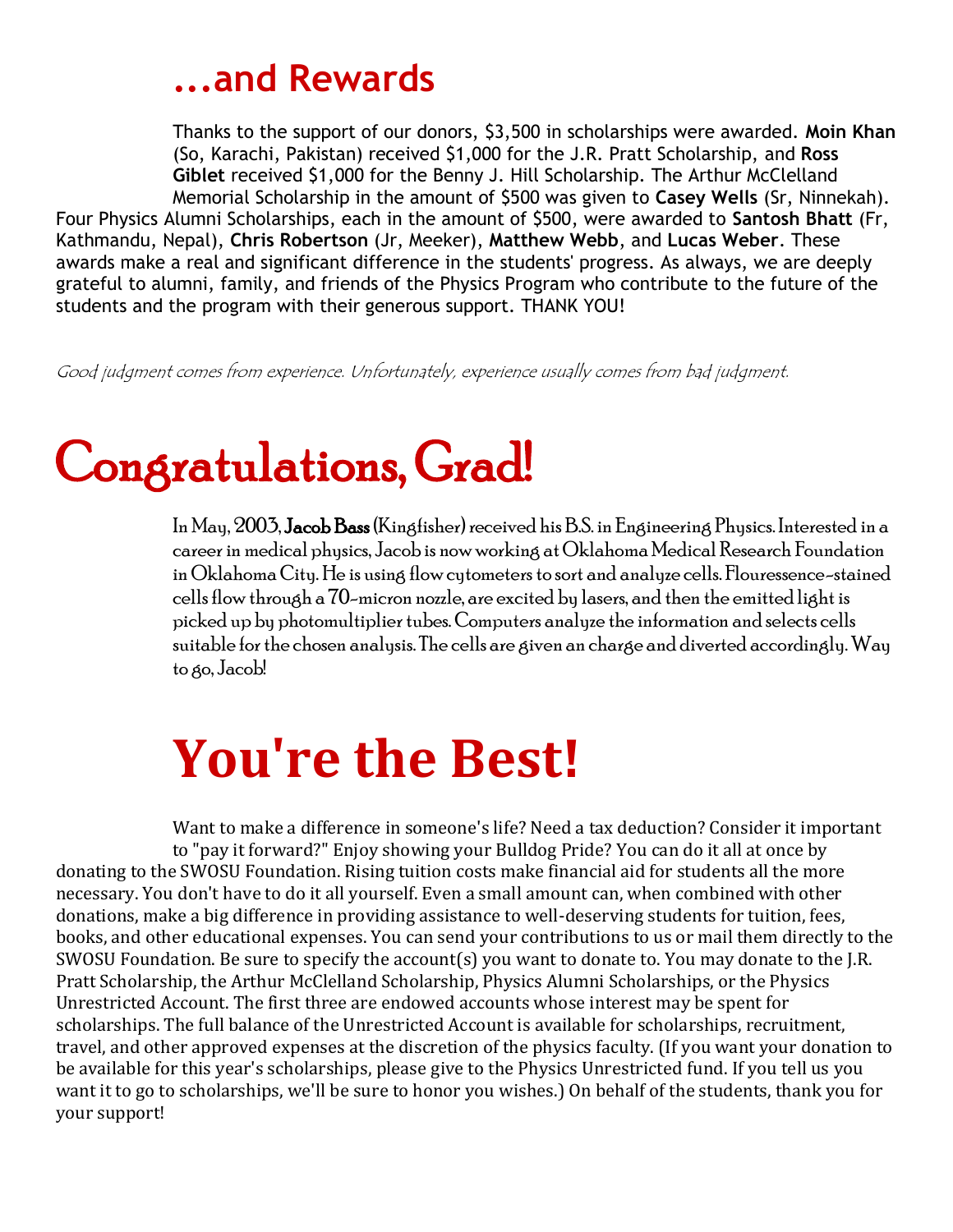### He's Baaa-aaack...

Three years ago we reported that Dr. Ray Jones had retired. We missed him a lot, and apparently he missed us, too. This semester, Dr. Jones returned (temporarily) to teach the Modern Physics Lab. One of Dr. Jones' post-retirement projects has been to finish upgrading the modern physics experiments, and his return allows him to get feed-back on this project and gives the students a chance to have a really great teacher in Modern Lab.

#### **The Sea, Oh the Sea**

(Long may it roll between England and Me - - from an old Irish Song)

Well, we don't know about England, but it definitely got between us and the Dominican Republic as we stood on Stewart Beach at Galveston, TX. Nine sturdy physics club members and the sponsor took a day off for a bit of beach volleyball before plunging into Space Center Houston, which is the NASA visitors center, in March 2003. We were fortunate to arrive ahead of a record-setting cold front and have our fun first. By the time we ate the next evening at a restaurant on the ship channel, it had gotten quite cold. (Of course, a few natives accused us of bringing our weather.) The Space Center has cut-away models of the Space Shuttle and many of the spacecraft that have flown over the past forty years. A tram trip over the NASA grounds let us see just how large the Saturn 5 rockets really were as well as providing access to the old Mission Control. One gets a strong sense of historically important times and places on this tour. The electronics and computer technology that got us to the moon seem woefully antiquated by today's standards. Of course, today's standards owe much to things originally designed for use by NASA. Often on the physics club spring tours, we get a glimpse of things to come, such as the Z machine at Sandia National Laboratory, but the looks at where we have been, as seen at the Space Center or the Atomic History Museum in Albuquerque are also illuminating. On balance we had an interesting and informative trip.

While some trips are for fun as well as information, the SPS zone meetings which we attend are primarily devoted to the information side of the ledger. Six students and Drs. Robertson and Stein attended the fall Zone 12 meeting in October at Southern Nazerene University, Bethany, Oklahoma. **Ross Giblet** (Sr., Rocky, OK) presented a talk about his summer research project at North Texas University on Quantum Dots.

### **Guido's Cat and Canary**

I stared at the nearly blank computer screen. It said only, "Galileo Galilei was born in Pisa, Italy, in 1564...." Not a very promising beginning for my article on Galileo, but I found it hard to think. My office was warm, and I was feeling sleepy. Suddenly there was a knock at the door.

"Come in," I called.

Someone did, and it was Galileo himself! He wore the same robe as in the picture I had just looked at, but his beard was a bit scruffy. On the other hand I suppose that he really looked quite well for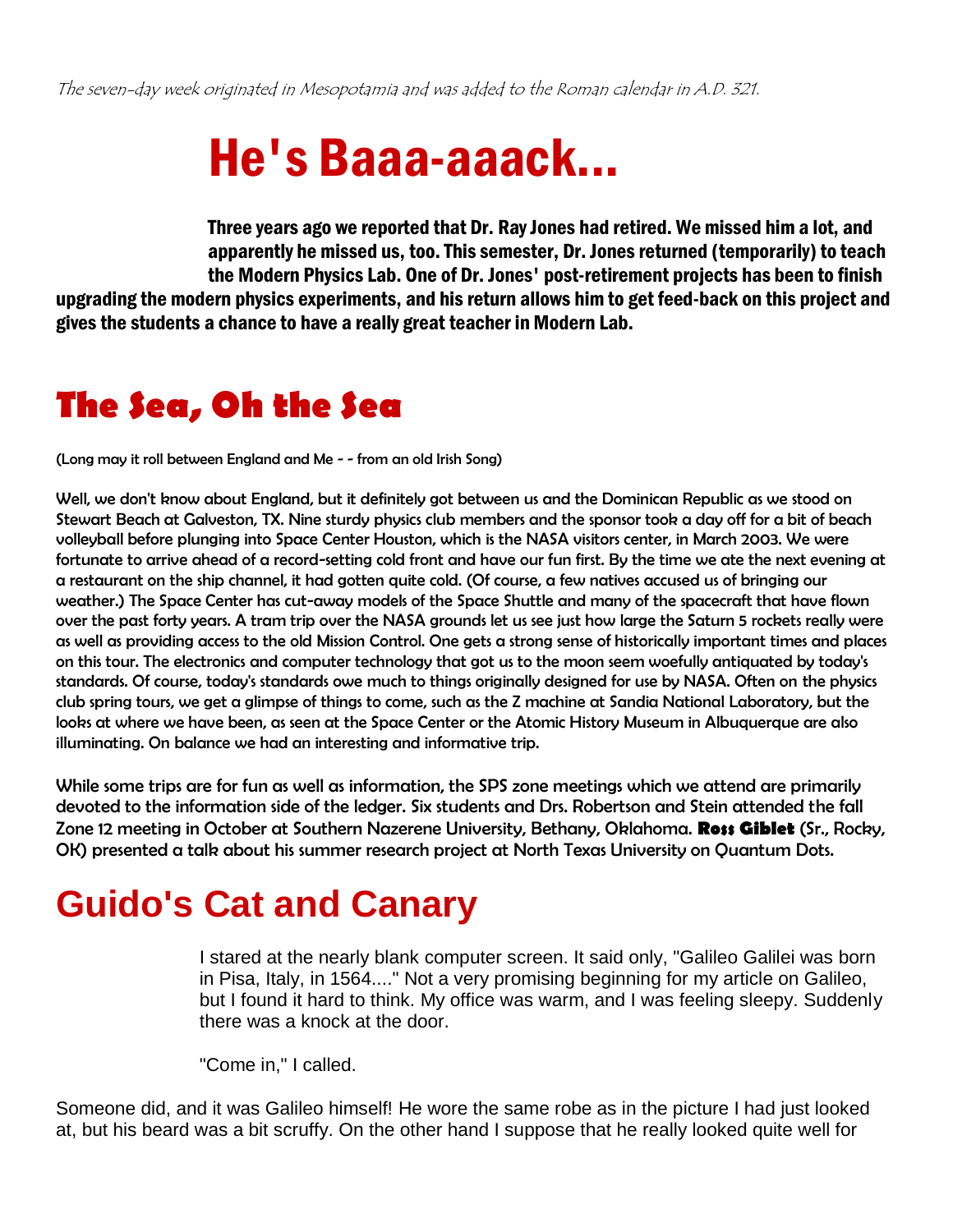someone who had died hundreds of years earlier. "This is a great honor, Sir!" I said as I stood. "I was just reading about you and your work with falling bodies and projectiles."

"I'm just happy that you recognized me," Galileo said. "I suppose that you have some questions for me?"

"Well, I do. Historians are in disagreement, did you really drop cannon balls off the leaning tower of Pisa?"

"Of course I did, and just as I said in my book, the small iron cannon ball hit within a hand's span of the heavier stone cannon ball...and I don't mind telling you it is not easy to measure a hand's span under such conditions. I had a problems with my assistant, Sagredo. He wasn't very agile in dodging cannon balls and was bonked so many times that we had to change his name to Simplicio, or in your terms we changed his name from 'Sage' into 'Simpliton.'"

"Oh, I am so sorry," I said.

"Lighten up professor, that was just a joke."

"Of course it was. Ha! Ha! Changing the subject slightly, if I may, tell me about using a chain to discover that the trajectory of a projectile is a parabola."

"Ah, yes. One of my great inventions! If one takes a board and holds it vertically like a wall, and then puts two nails in it, somewhat far apart but near the top of the board, and the same distance from the top, and then suspends a chain with fine links from these nails, it will sag in the middle and take the shape of an inverted parabola. I always hoped to make a military instrument with this idea so that gunnery officers could use it to calculate the proper amount of powder and the angle of elevation for the cannon-but I was never able to come up with a sufficiently accurate instrument."

"Perhaps, Sir," I ventured, "that was because the hanging chain assumes the shape of a catenary, not a parabola."

"Ah, my good man, that is where the breakthrough came! I was at the estate of my friend Guidobaldo del Monte. His friends call him Guido. Guido had a cat that chased his canary, Figaro, every chance he got. One day we had a pot of blue ink on the workbench, and when the cat was about to pounce on Figaro, Figaro flew into the inkpot to hide. When the cat tried to get him anyway, Figaro splashed ink all over the cat. The poor cat, feeling and looking blue, slunk away in disgrace, but Figaro went berserk! He ran about making little blue canary tracks all over my papers, and then he flew around bumping into walls and leaving blue canary head prints. It occurred to me that I could see the history of his looking for a place to hide by following the marks on the wall.

Guido and I both got the idea that we could cause a projectile to draw its own trajectory! We took a small brass ball and covered it with ink-quite a messy task, I'll tell you. Guido put a sheet of paper on a board and held it up a few degrees off from vertical. Then I launched the ball upward from the bottom of the paper in such a manner that it rolled on the paper and left an ink trace of its path. Being a mathematician, I was able to take some measurements and quickly show that the trajectory was a parabola. The ascending leg was symmetric with the descending leg, contrary to the teachings of Aristotle."

Someone was banging on the door. Dr. Robertson stuck his head in. "Oh, you *are* in here," he said. "The students want to know if you are going to have class. You're five minutes late."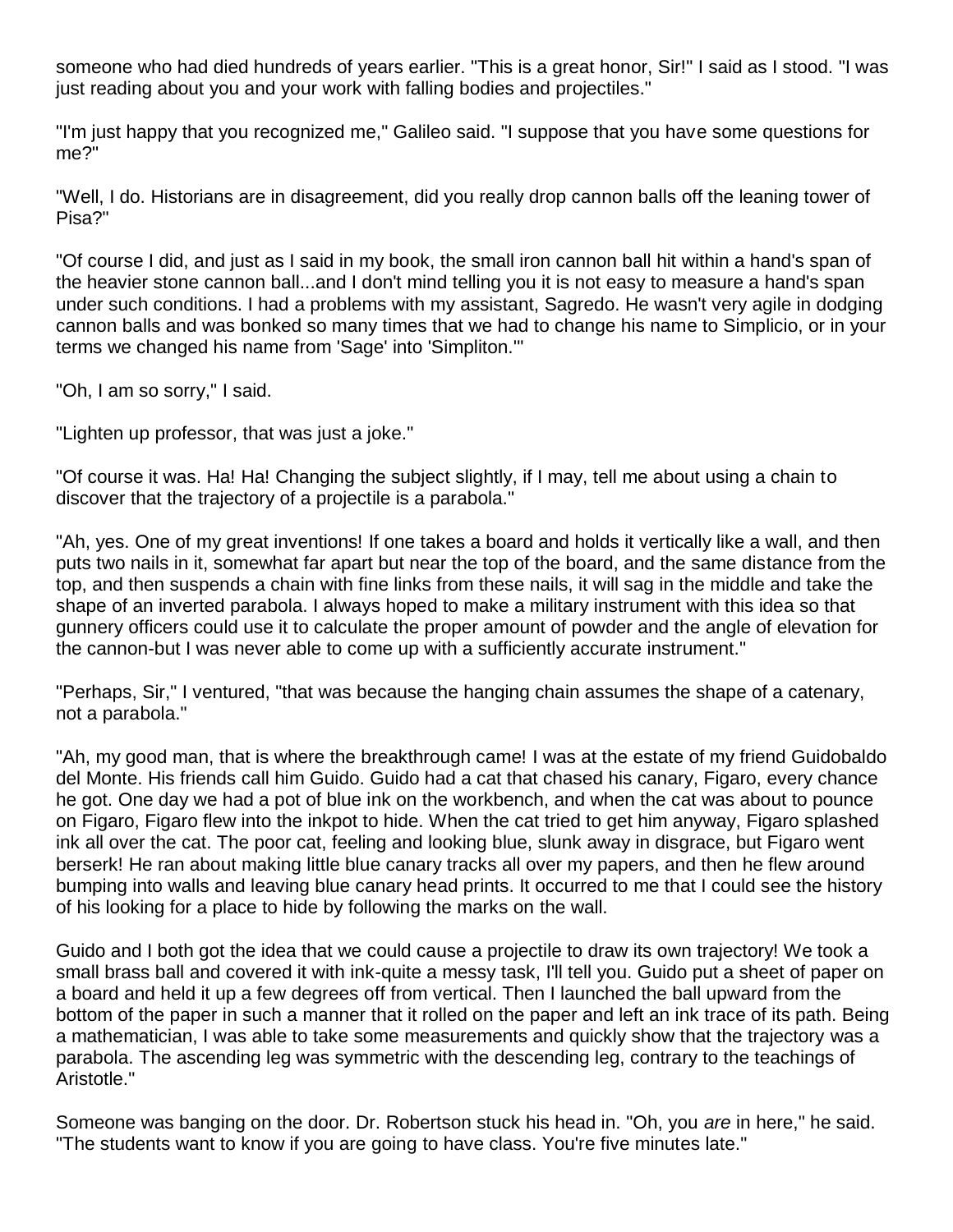As if he had fled Dr. Robertson's presence, Galileo had vanished. I gathered my lecture notes in a daze. Somehow I didn't think that my editor was going to accept the story about the cat and the canary.

-*Dr. Charles Rogers*

A day without sunshine is like, night.

## Holey War Rages On

New fronts have been opened in the black hole wars by Drs. Stan Robertson and Darryl Leiter. In an article published in The Astrophysical Journal Letters, October 20, 2003, they summarized the astrophysical properties of magnetic, eternally collapsing objects (MECO), which they believe may account for everything now known from observations of the various black hole candidates (BHC). In previous work (2002 ApJ, V565, p447-) they had shown that most of the BHC spectral and timing properties were consistent with those of intrinsically magnetic objects. This was an unwelcome surprise to many astronomers, because black holes cannot possess intrinsic magnetic fields. Robertson and Leiter later explained (2003 Found. Phys. Lett. V16, p143) how MECO could be both magnetic and extremely compact. MECO are considerably more complex than black holes, possessing both internal structure and fields and an interior that is predominately an electron-positron pair plasma. (We could not take the output of the entire earth power grid and produce a cubic micron of a pair plasma!) MECO constitute previously unknown solutions of the field equations of general relativity. It has long been known that matter as dense as neutrons cannot produce a stable star in excess of about three solar masses, but it is an unwarranted assumption that the collapse of more massive objects must produce a black hole. MECO, as the "EC" implies, just continue to collapse to such a redshifted state that it slows to a crawl to external observers. Relativistic life becomes bizarre.

The second front of the battle opened in early February with the acceptance of an article to be published in 2004 Monthly Notices of the Royal Astronomical Society. In this article, Robertson and Leiter showed that the magnetic MECO can interact with an accretion disk to produce jet outflows. The MECO model produces a quantitative accounting of the radio and x-ray luminosities of the disk, jet and central object. It correctly predicts the scaling of these luminosities with mass of the central object, whether a stellar mass BHC or a galactic nucleus BHC. Neutron stars are also magnetic and the magnetic model also correctly predicts the luminosities for neutron star disk/jet systems. It has long been known that there are only subtle and minor differences between neutron star and stellar BHC systems, but explanations which invoke black holes automatically fail for neutron stars. The issue of whether or not any of the BHC actually harbor black holes will ultimately be settled by determining whether or not their central objects are magnetic. The MECO model has shown that all of their properties can be explained on the assumption that they are intrinsically magnetic. If not intrinsically magnetized, then BHC would have to produce the magnetic fields responsible for the synchrotron emissions of jets within the jet or in an accretion disk. Current simulations of accretion disks and jets are unable to account for the fields and outflows with event horizons at the center.

If everything seems to be going well, you have obviously overlooked something.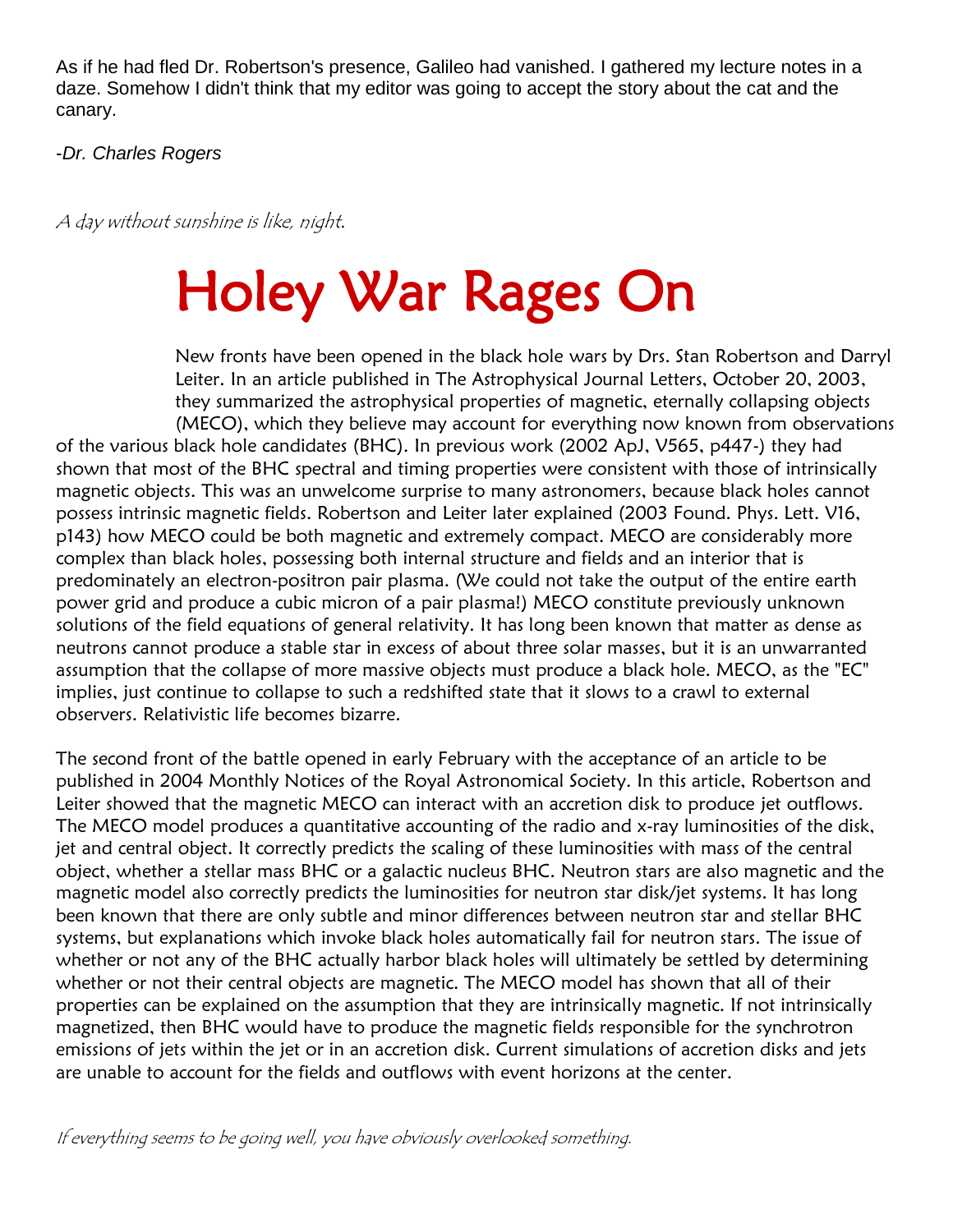## **Where Are They Now?**

**Sarah King** ('99) is working at Burgess and Niple, Ltd. in Lexington, KY. She is drafting roadway plans for civil transportation.

**Scott Taylor** ('97) is a Senior Technical Professional working as a logging engineer for Haliburton in Saudi Arabia.

**Dan Rogers** ('73) teaches Pre-Engineering and Manufacturing Technology for Metro Technology Centers at the South Bryant Campus in Oklahoma City.

**Terry Cox** ('86) is a Software Engineer for Seimens Transportation Systems in Minneapolis, MN. He's currently working to upgrade the Rail Traffic Control system for the CN railroad in Canada which has control centers in Edmonton, Toronto, and Montreal.

**Ann Williams** ('97) is working for the Boy Scouts of America in Oklahoma City.

**Wayne Muncy** ('66) is stateside again, living in Southlake, TX.

**Paul Schneider** ('97) is attending medical school at the Texas College of Osteopathic Medicine in Fort Worth, TX.

**Kevin Johnson** ('93) has returned to Oklahoma. He is now practicing medicine in Clinton.

**Missey (Dubiel) Gard** ('90) is working for NASA at the Johnson Space Center in Houston. When we last heard, she was the mission manager for the International Space Station Expedition 6 last spring.

**Aaron Gilmore** ('01) interned as a Mechanical Engineer for the Department of Defense at the Ammunition plant in McAlester last summer.

The early bird may get the worm, but the second mouse gets the cheese.

### **KEEPIN' IN TOUCH**

We hope you enjoy reading the newsletter just half as much as we enjoy putting it together for you. But to send you one, we have to know where you are. Please keep us up on your current address. It's easy, just mail it (snail or e-), call us, or fax us. We also appreciate information like who you work for, your job title, promotions, or anything else you'd like to share with us. But CAUTION: If you send an update to the SWOSU Alumni Association, we DO NOT automatically receive that information. (Hey, we didn't make the rules!) So, send us a copy, or e-mail us so we know to ask them for the

update.